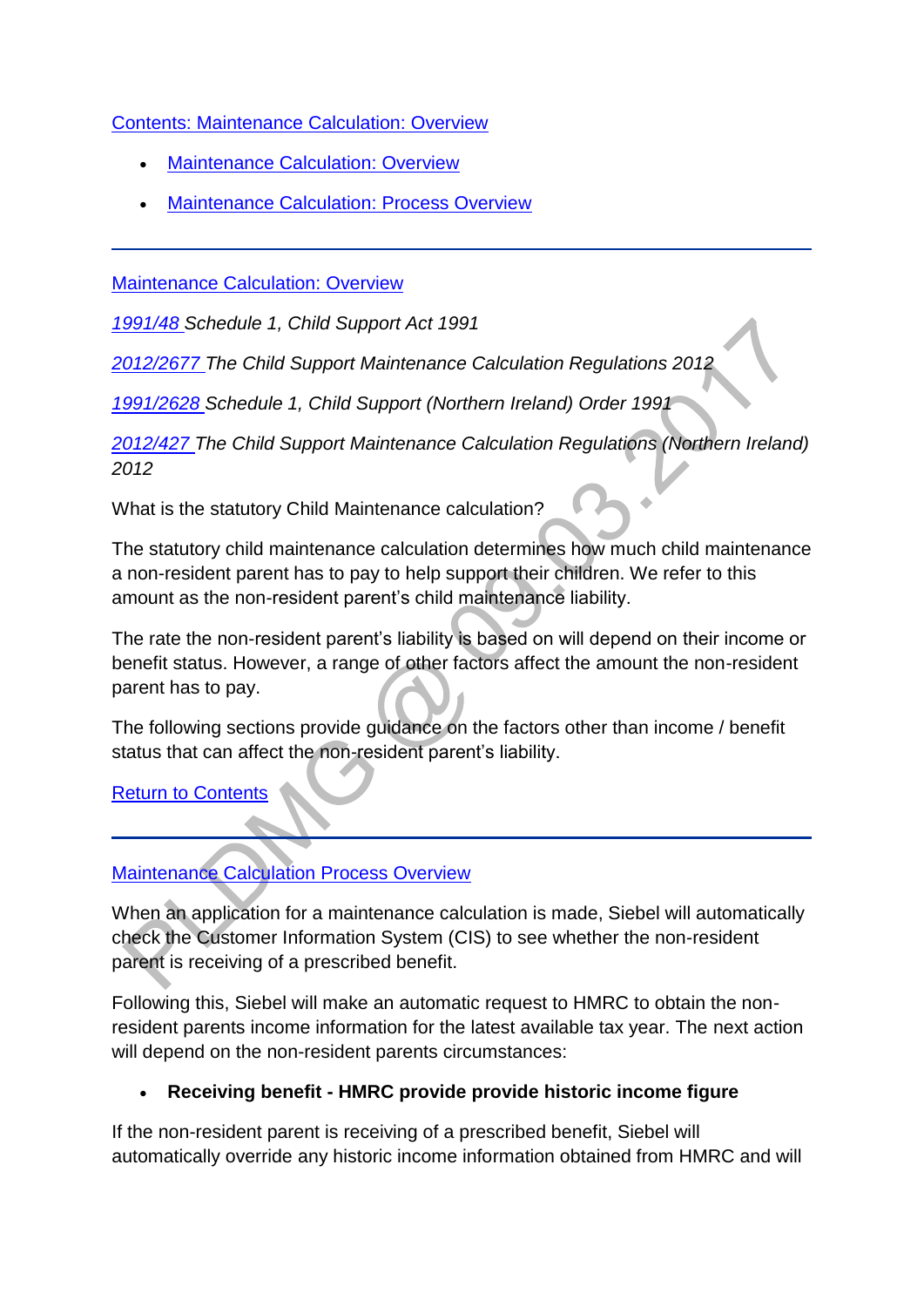produce a Flat Rate provisional calculation. This is issued to the non-resident parent only, along with a notice that an application for maintenance has been made.

Any historic income figures will automatically be saved on Siebel.

See below for further information on what a provisional calculation is.

See Decision Makers Guidance for further advice on the flat rate.

### **Not receiving benefit - HMRC provide positive historic income figure**

If the non-resident parent is not receiving of a prescribed benefit and HMRC provide a positive historic income figure then Siebel will produce a provisional calculation based on that historic income figure. This is issued to the non-resident parent only, along with a notice that an application for maintenance has been made,

See below for further information on what a provisional calculation is.

See Decision Makers Guidance for further advice on the child maintenance rates.

# **Not receiving benefit - HMRC provide nil income figure**

If the non-resident parent is not receiving a prescribed benefit and HMRC provide a nil income figure then Siebel will produce a provisional calculation based on the nil figure.

See below for further information on what a provisional calculation is.

See Decision Makers Guidance for further advice on current income.

# **Not receiving benefit - HMRC provide no income details**

If the non-resident parent is not receiving a prescribed benefit and HMRC provide no income details then Siebel will not produce a provisional calculation. The nonresident parent should still receive a notice that an application for maintenance has been made and this should be accompanied by a request for details of their current income.

See Decision Makers Guidance for further advice on Current Income.

HMRC information is requested but not provided until the second or third request after the non-resident parent has been asked to provide current income information

### **Pre- calculation**

If income information becomes available from HMRC PRIOR to initial maintenance calculation being carried out, liability must be based on HMRC information provided unless 25% tolerance applies, the amount of historic income was nil or no historic income was available. This is the case whether or not current income information has been requested and/or received from the non-resident parent. This is because